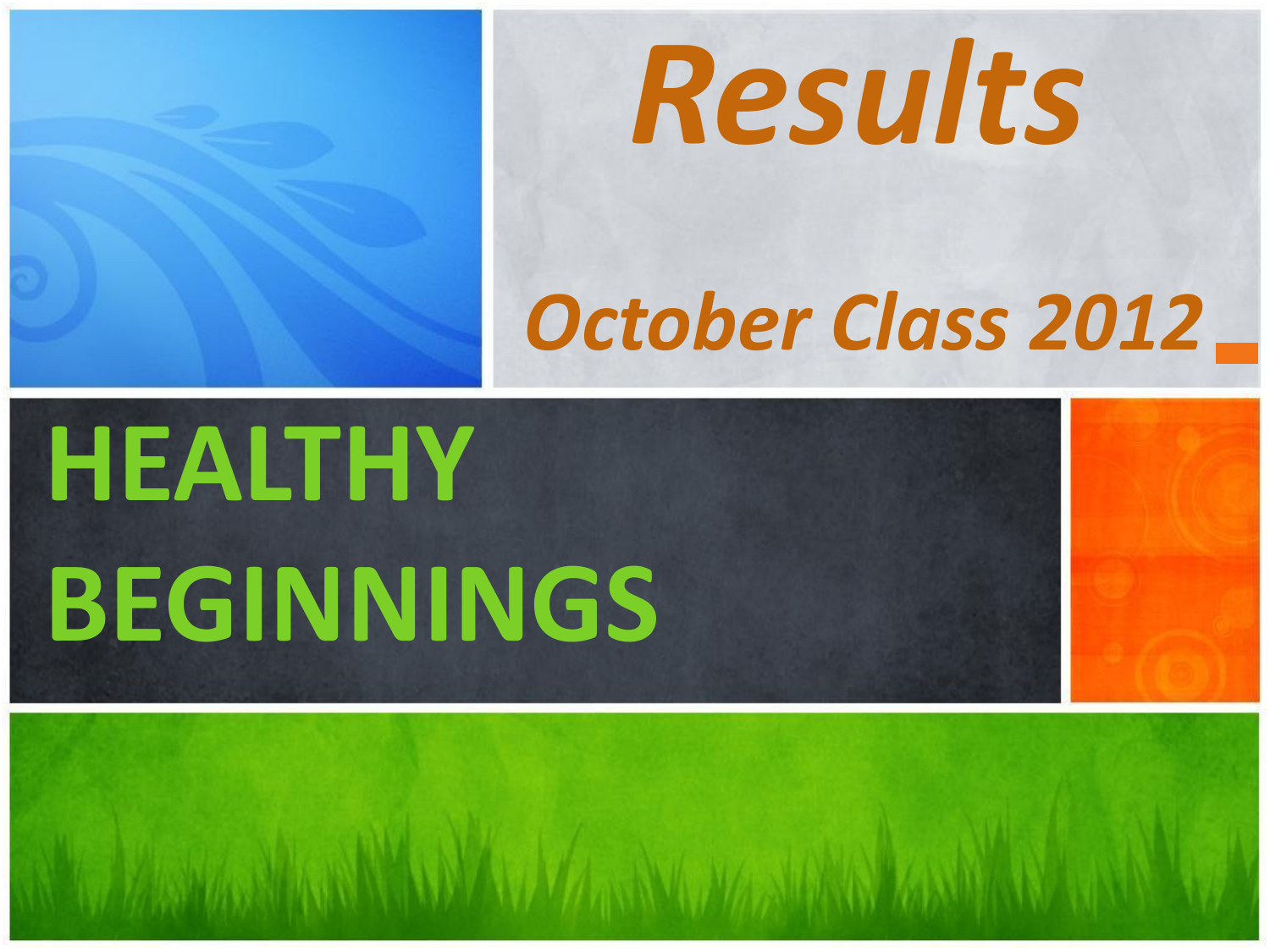### **What is Healthy Beginnings?**

- Educational adventure in healthy living that helps YOU take charge of your health.
- Helping YOU understand the relationship between lifestyle choices and health.
- Healthy Beginnings gives YOU the tools so YOU can take an active role in preserving and restoring your vibrant health.

*The principles taught in the Healthy Beginnings program can have a positive impact on the rest of your life.*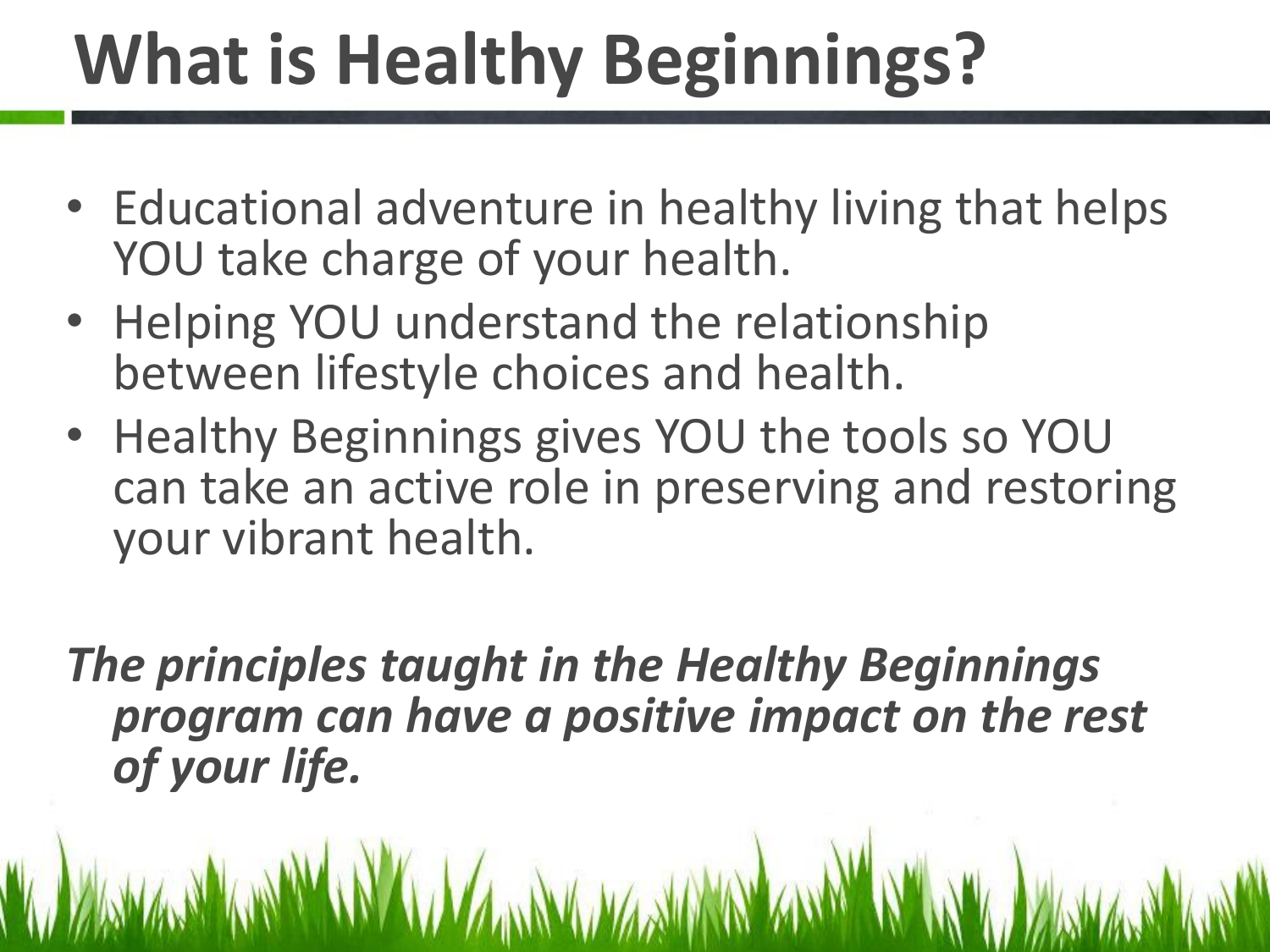### **October Class Dates**

| Program                                                       | <b>Date</b>          | <b>Time</b>  |
|---------------------------------------------------------------|----------------------|--------------|
| <b>Heartscreen</b>                                            | Sunday, September 30 | 7am-9am      |
| <b>Healthy Beginnings Program</b>                             |                      |              |
| The Good Life That's Killing Us, Part 1                       | Monday, October 1    | $6pm-8:30pm$ |
| The Good Life That's Killing Us, Part 2                       | Thursday, October 4  | $6pm-8:30pm$ |
| Modern Medicine: Miracles, Money, & Mirages Monday, October 8 |                      | 6pm-8:30pm   |
| <b>Starving for Oxygen</b>                                    | Thursday, October 11 | $6pm-8:30pm$ |
| <b>Winners in the Losing Game</b>                             | Monday, October 15   | $6pm-8:30pm$ |
| Disarming Diabetes & Hypertension                             | Thursday, October 18 | $6pm-8:30pm$ |
| <b>Cholesterol &amp; the Crucial Meltdown</b>                 | Monday, October 22   | $6pm-8:30pm$ |
| <b>From Despair to Destiny</b>                                | Thursday, October 25 | $6pm-8:30pm$ |
| <b>Heartscreen</b>                                            | Sunday, October 28   | 7am-9am      |
| Graduation<br><b><i>Martin Street</i></b>                     | Thursday, November 1 | 6pm-8:30pm   |

**AN MARKA ANGELIA NG KATITAN NG PANANG NG PANANG NG KATITANG NG KATITANG NG KATITANG NG KATITANG NG KATITANG NG**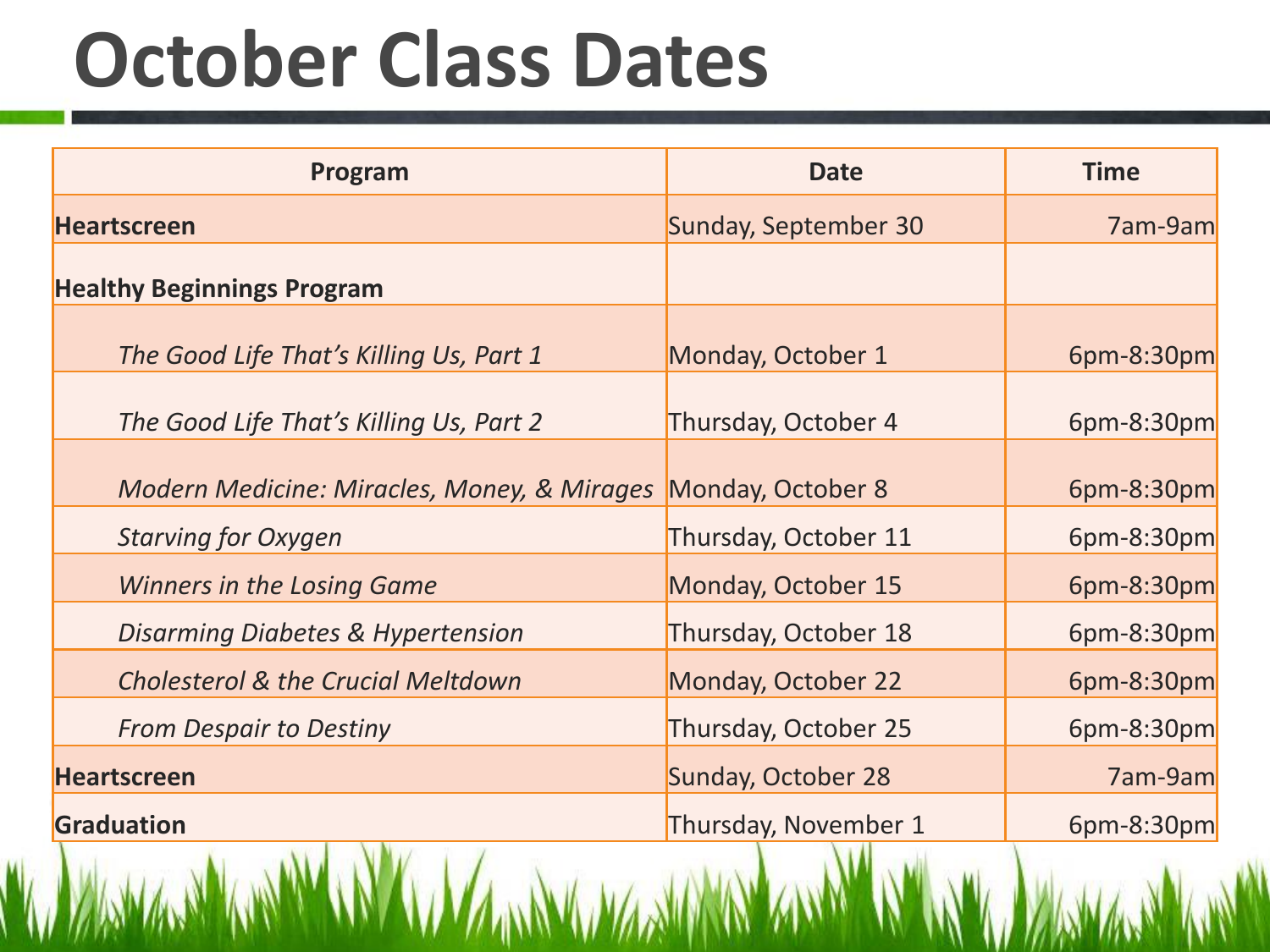## **October 2012 Class RESULTS**



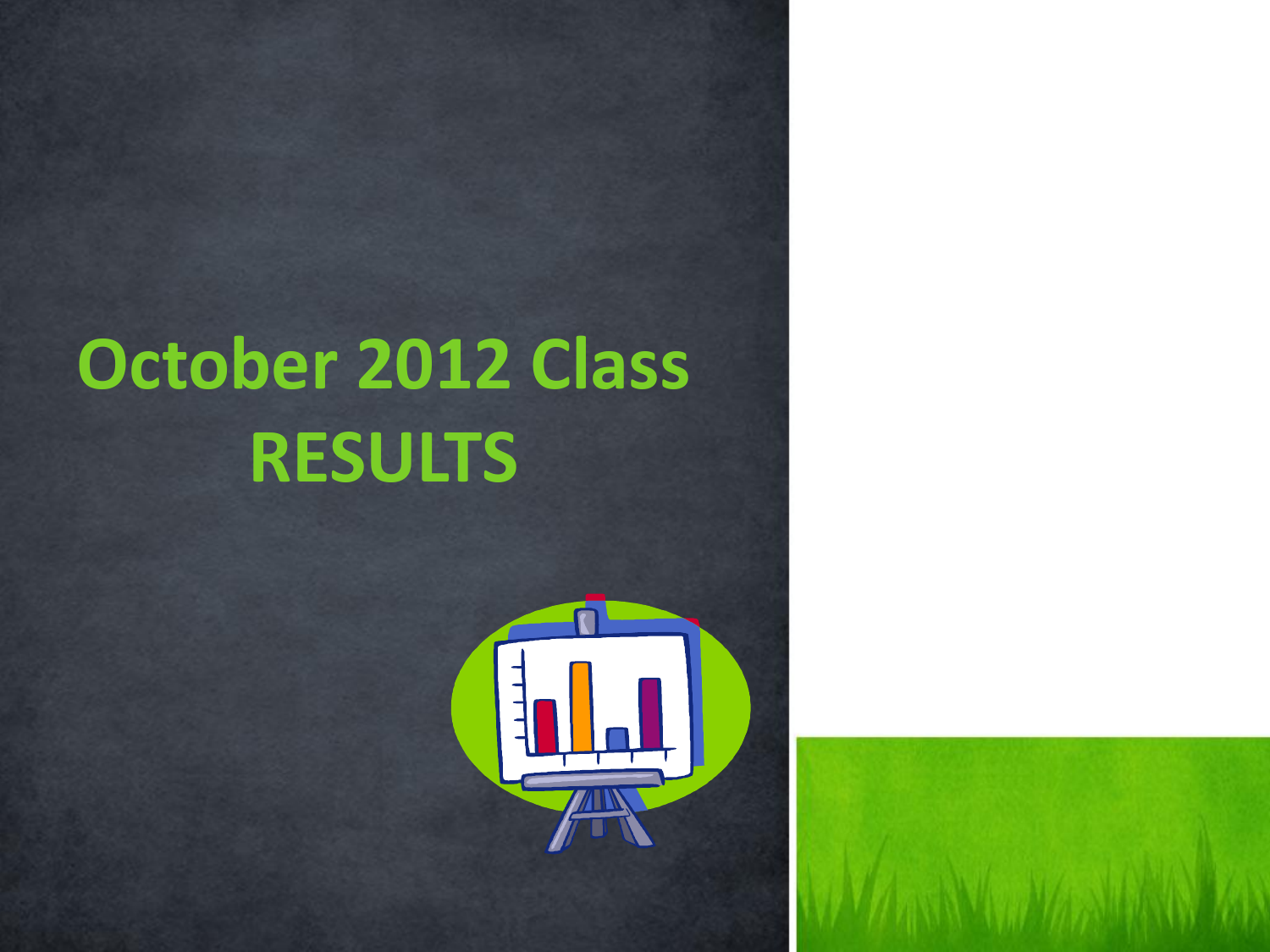### **Lifestyle improvements!**

- *Better food choices*
- *Breakfast like a king, lunch like a prince, supper like a pauper*
- *Started or increased exercise*
- *Better rest/sleep habits*

### Dropped pounds!

## Average loss of 6 pounds Most lost - 18 pounds!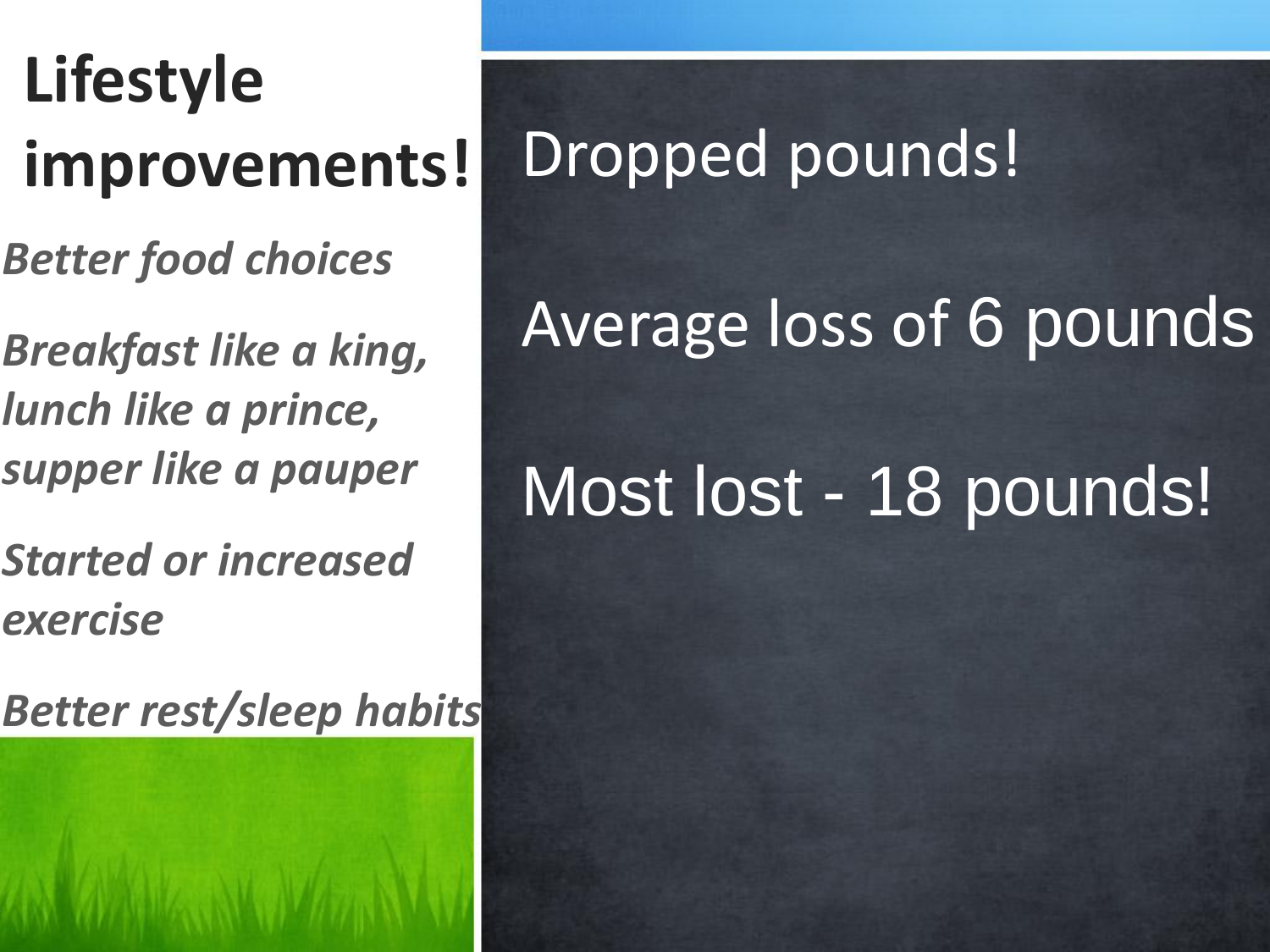## **Nice job!**

**Those with cholesterol level >200 decreased!**

**Average ↓ 13**

**Range -35 to +3**

#### Total Cholesterol

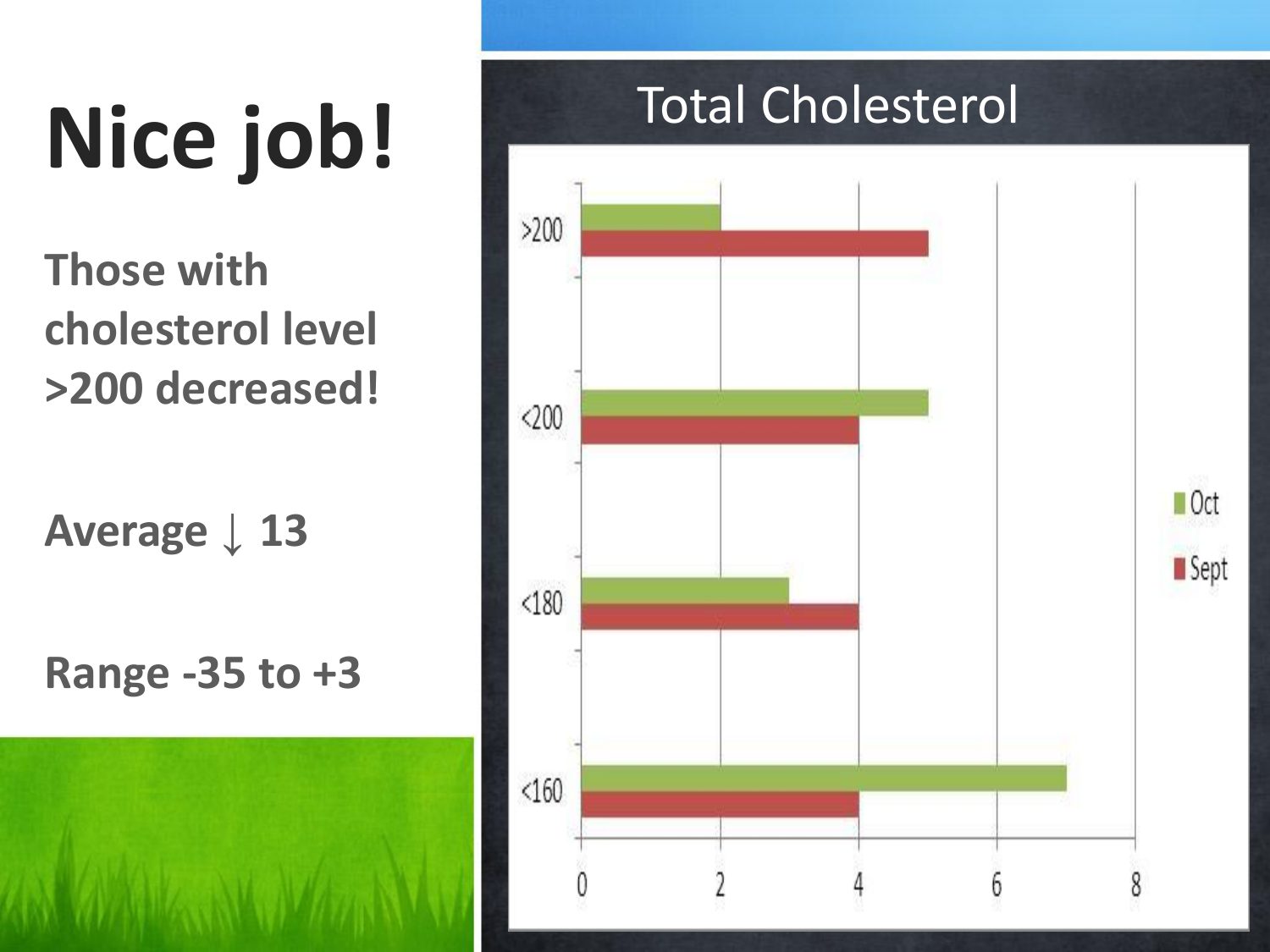## **GREAT!**

**Oct – no one had LDL >150!**

**Average ↓ 5**

**Range -25 to +6**

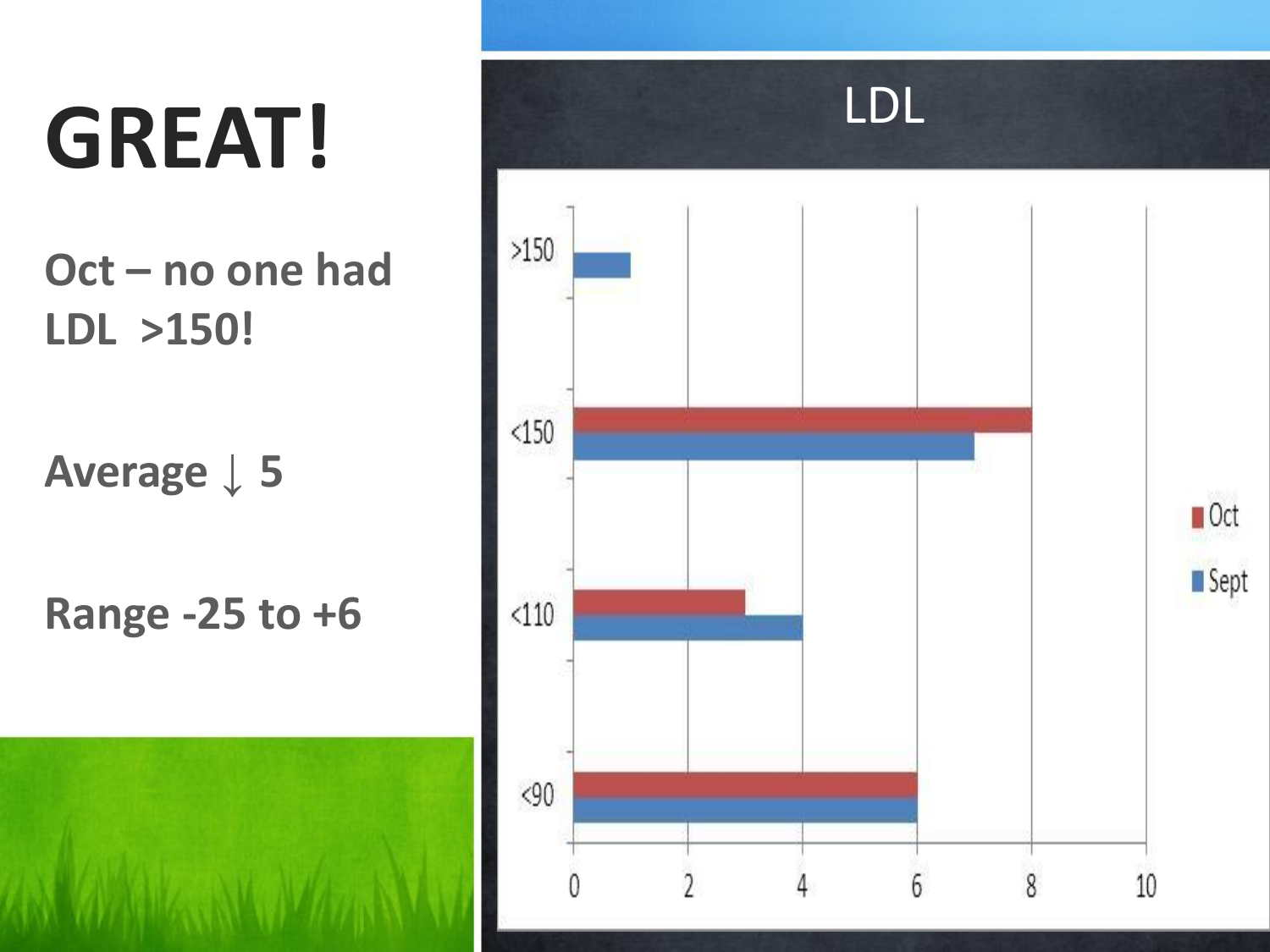## Nice job!

#### Average  $\downarrow$  13

#### Range -62 to +13

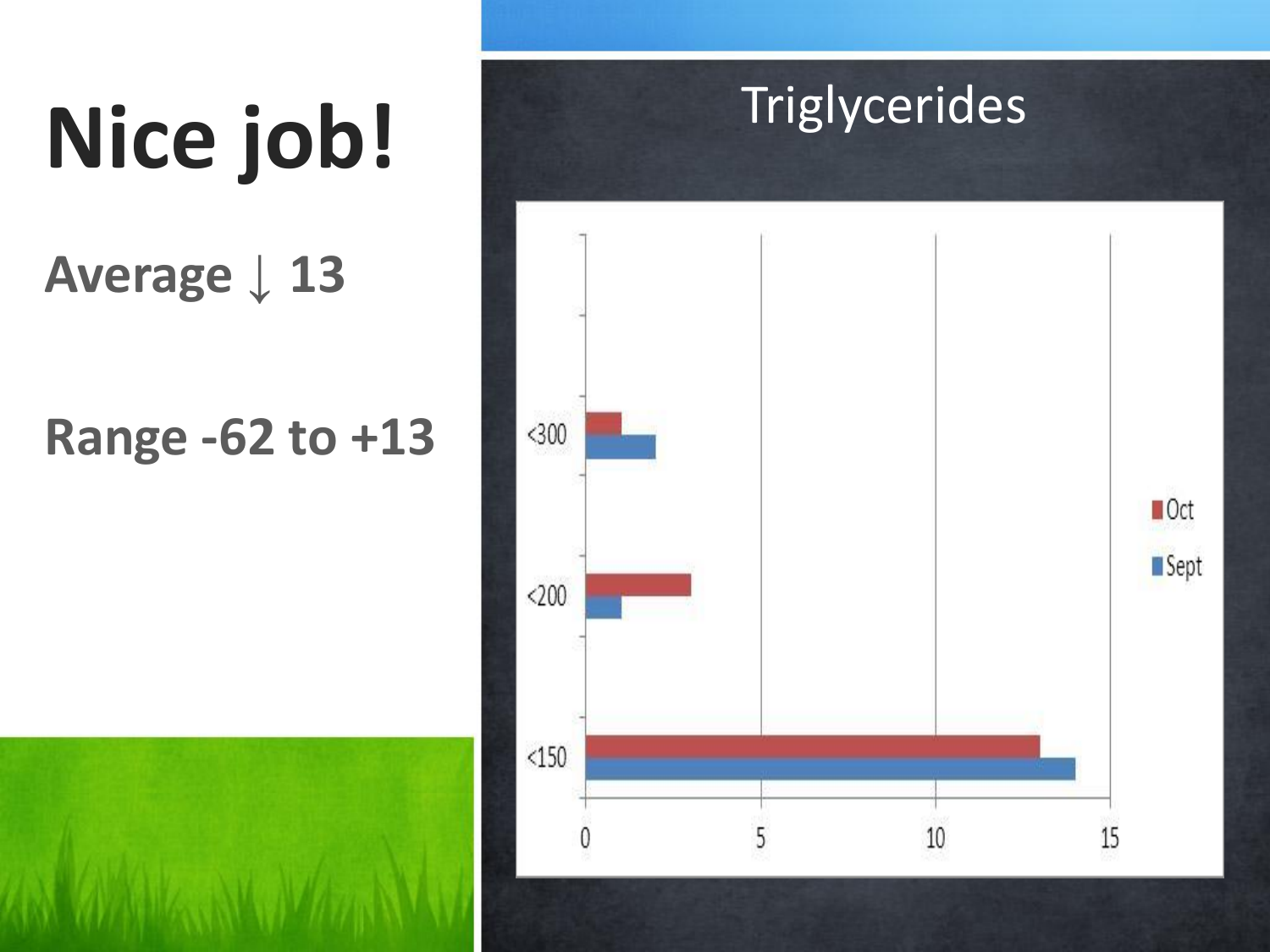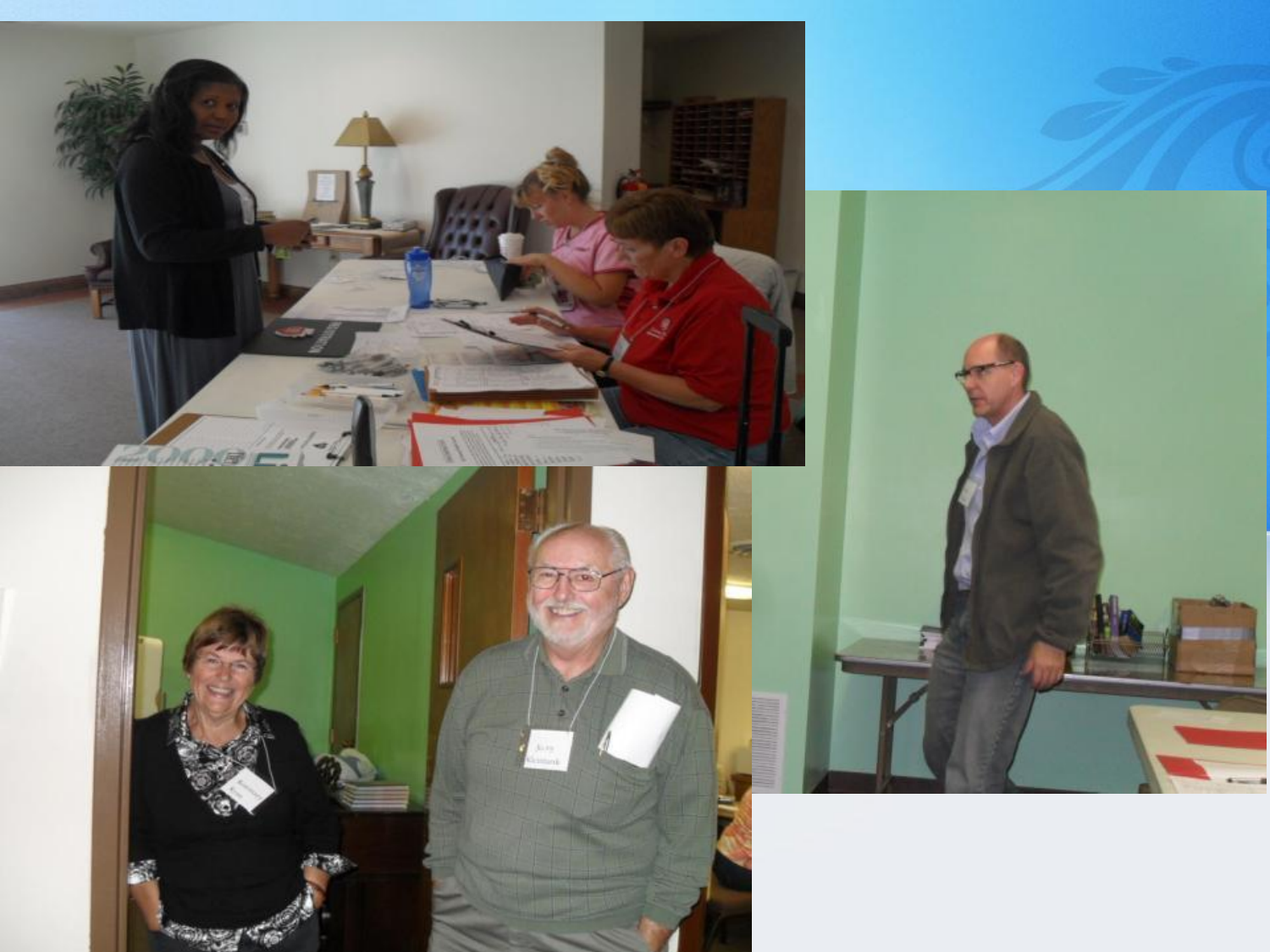![](_page_9_Picture_0.jpeg)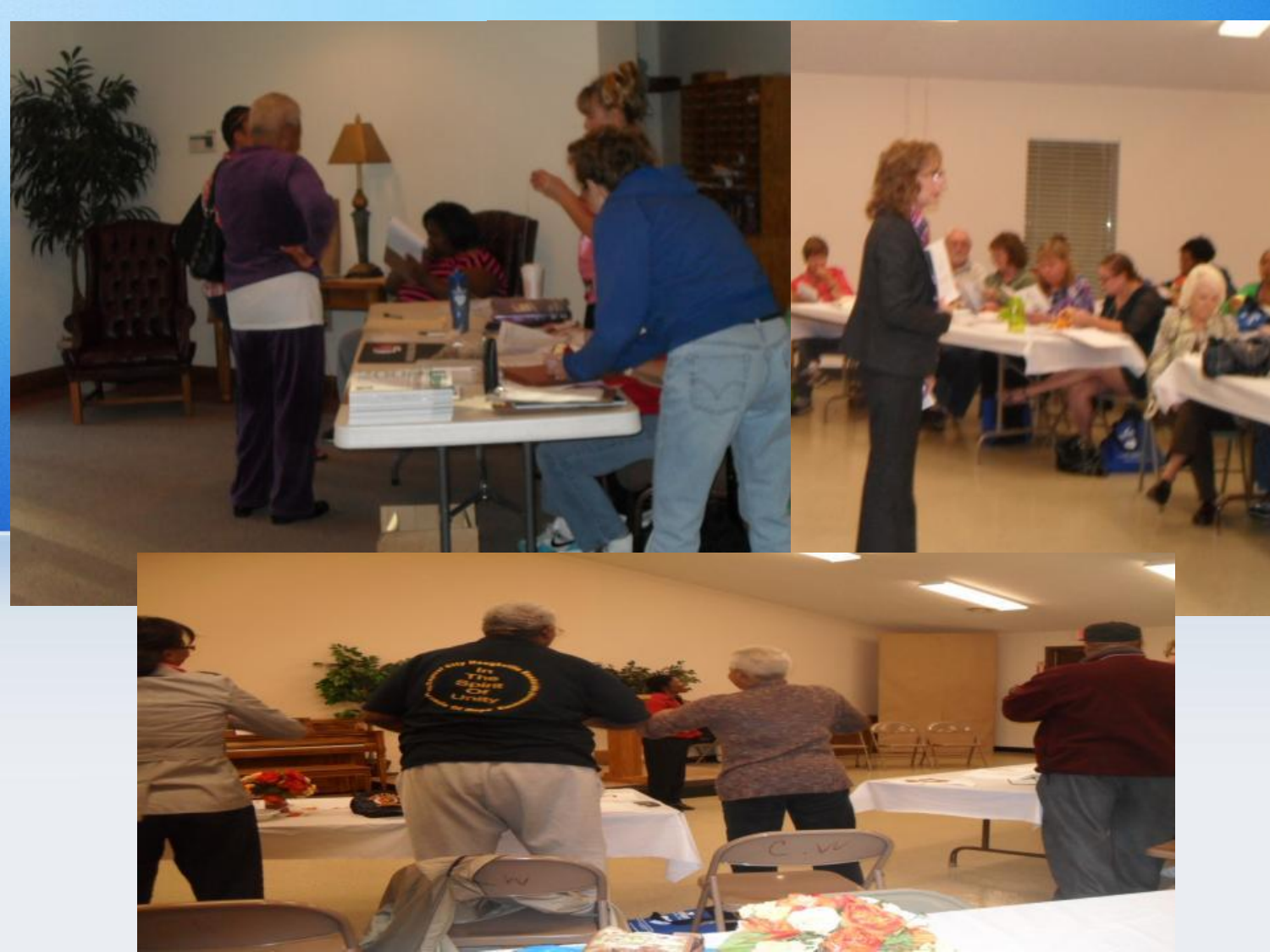![](_page_10_Picture_0.jpeg)